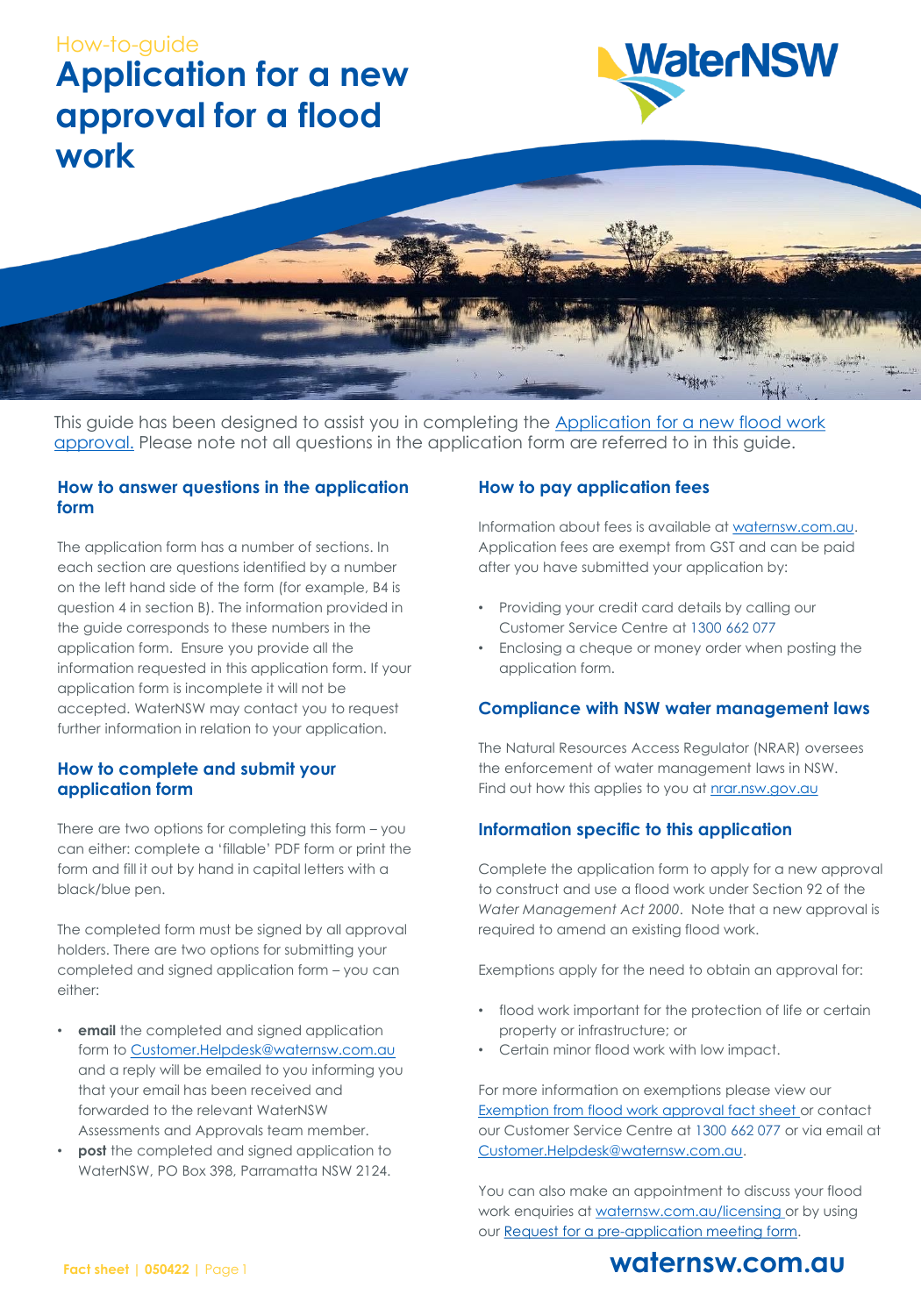

### **Section A: Applicant details**

If this application is made by the owner/s of the land where the work is to be located then each owner listed on the Land Title Certificate must be listed in Section A and sign the form. If the application is made by the lawful occupier/s of the land then each occupier must be listed in Section A and sign the form. In this situation it is not necessary for the owners to be listed as applicants.

In this section provide the details of the applicant/s for the approval.

**A1-2:** The name must be a person's full legal name or the name of a legal entity, such as a company or corporation, this is either the owner or legal occupier of the land to which the application relates.

**A5:** Insert the Australian Company Name (ACN) if the application is by a company.

**A6-7:** If you do not hold an ACN and are an organisation incorporated in NSW you must provide an ABN and a copy of your certificate of incorporation.

A8: Insert the position of the person/s who are completing the application on behalf of the company or corporation. If the applicant is a company this would be either a company director or secretary. If the applicant is a corporation this would be the duly authorised officer.

**A9-12:** Insert the address of the applicant. For companies or corporations, insert the address details of the registered office.

**A14-16:** Insert the contact details for the applicant.

**A17-32:** There can be more than one holder of an approval. The form makes provision for two applicants to apply. If there are more than two applicants photocopy/print multiple copies of the blank Section A, complete it and attach it to the form.

**A33:** This is the total number of applicants listed on the application form and includes applicants listed on any additional pages.

#### **Section B: Person to contact prior to determination of this application**

**Note:** If there is only one applicant you do not need to complete this section.

**B1-12:** Insert the name and contact details of the application contact. This will assist WaterNSW if we need to contact someone to discuss the details of the application.

If there is more than one applicant, and this section has not been completed, WaterNSW will assume the first applicant on the form is the application contact and contact that person, if necessary, prior to the determination of the application.

An application contact is not legally delegated by the applicant/s to act on their behalf. An application contact may be an applicant or a third party such as a solicitor, farm manager, floodplain consultant or water broker.

#### **Section C: Ownership of land where flood work is/will be located**

Specify whether the application is made by the owners of the land or the lawful occupiers of the land. Either all owners listed on the Land Title Certificate, or all lawful occupiers of the land, must be listed in Section A and must sign the application form. f you do not own the land, but anticipate that you will own the land within a reasonable period of time of the date of application, attach an explanation of anticipated ownership together with documentary evidence.

#### **Fact sheet | 050422 |** Page2

### **waternsw.com.au**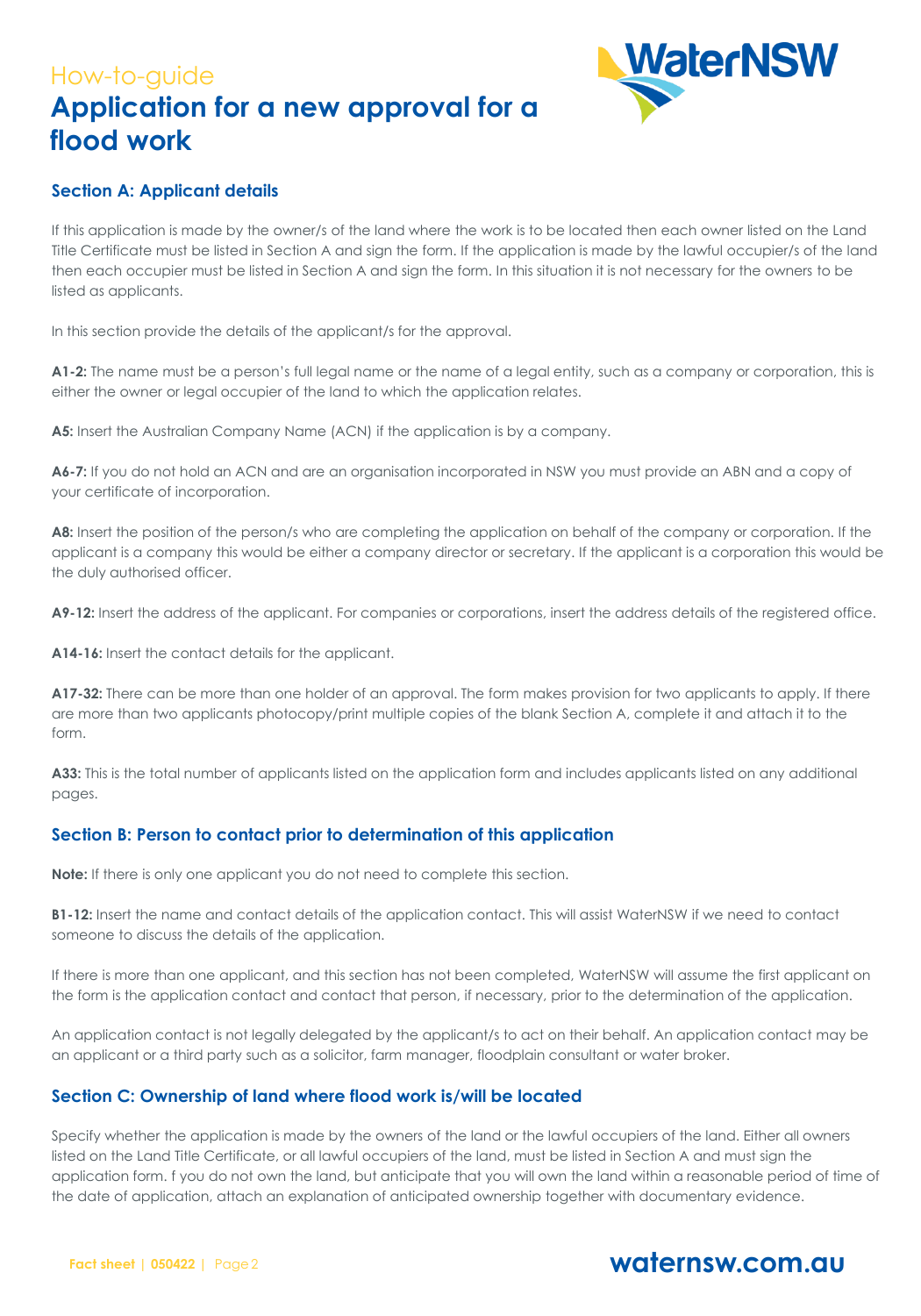

If the application is made by the lawful occupier/s of the land on which the work is to be located attach documentary evidence of lawful occupation such as a lease agreement of court order.

If you want to construct a work/s on land your own, as well as a work/s on land where you are the lawful occupier, then you will need to tick both boxes C1 and C2.

#### **Section D: Pre-application discussion**

A pre-application discussion with a Water Regulation Officer from WaterNSW may assist you to complete the application form. To find out more information about a pre-application meeting please visit<waternsw.com.au/licensing>.

#### **Section E: Does other legislation apply?**

**E1-4:** Check if you require development consent from your local council.

#### **Section F: Flood work**

The information you provide in this section will allow WaterNSW to understand and assess your new or existing flood work. You should provide as much information as possible about the design, construction material and intended use.

**F5:** Provide details of the location of the new/existing flood work which may be on more than one Lot/DP and/or property.

#### **Section G: Environmental issues**

The information you provide will assist WaterNSW to undertake an assessment of likely impacts of the flood work during and after construction. You may need to seek advice from a suitably qualified person to provide this information if your property is located in a sensitive environment.

**G1-4:** Clearing of vegetation can be by excavation, inundation or another method of destruction, If you are in doubt please contact your **[Local Land Services office](https://www.lls.nsw.gov.au/)** or your local WaterNSW office.

#### **Section H: Maps and plans**

Show the location of the property on a 1:50, 000 topographic map.

On a separate map draw the boundary of the property and show the accurate location of the work in sufficient detail. This map may be either a satellite image (e.g. Google Earth) or a topographic map.

#### **Section I: Information required for assessment of application**

If you want to apply for a flood work which does not comply with your [floodplain management plan,](https://www.industry.nsw.gov.au/water/plans-programs/healthy-floodplains-project/plans) or is outside a floodplain management plan area, you may be requested to provide additional information. You will be contacted after an initial assessment of your application if you need to provide 'An assessment of likely impacts' or 'A hydraulic modelling report'.

An **assessment for likely impacts** must be prepared by a suitably qualified person and address the following:

- full details of the proposal including: specifications of the dimensions of the work/s, design of the work/s and construction materials
- details of monitoring and contingency measure to minimise impacts of the activity
- any environmental impacts on water sources, floodplains and dependent ecosystems (including groundwater and wetlands)

#### **Fact sheet | 050422 |**Page3

### **waternsw.com.au**